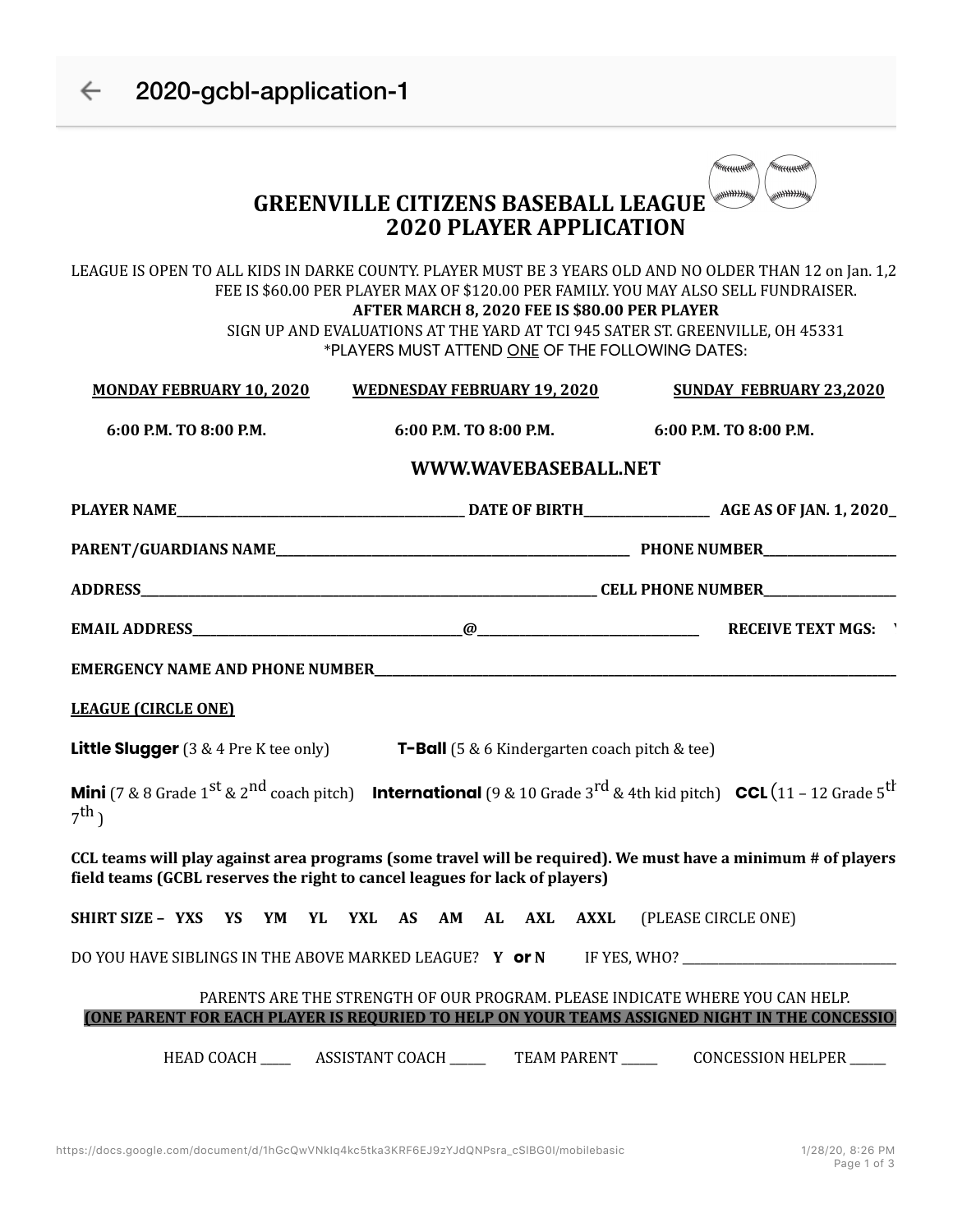TO ENSURE THE SAFTEY AND WELL BEING OF ALL YOUTH PARTICIPATES IN GCBL, WE WILL BE CONDUCTING BACKGROUND CHECKS ON ALL COACHES AND ASST. COACHES. COACHES ARE ALSO REQUIRED TO COMPLETE FREE ONLINE CONCUSSION IN SPORTS COURSE. http://www.nfhslearn.com/electiveDetail.aspx?courseID=3800

QUESTIONS CAN BE DIRECTED TO Ron Kerg, GCBL Commissioner, @937-467-1603 or ronaldkerg@gmail.com

I, THE UNDERSIGNED PARENT/GAURDIAN OF \_\_\_\_\_\_\_\_\_\_\_\_\_\_\_\_\_\_\_\_\_\_\_\_\_\_\_\_\_\_\_\_\_\_\_\_\_ AGREE NOT TO HOLD THE TRUSTEES, OFFICERS, COACHES AND ALL OTHER PERSONS AFFILIATED WITH GCBL OR DARKE COUNTY YMCA LIABLE FOR ANY ACCIDENTS OR INJURIES THAT MAY OCCUR TO MY CHILD DURING PRACTICES, LEAGUE, AND TOURNAMENT GAMES OR ANY OTHER A THAT TAKES PLACE AT SATER PARK OR OTHER LOCATIONS APPROVED BY GCBL. I ALSO AGREE TO ABIDE BY ALL RUL REGULATIONS SET FORTH BY GCBL. I HERBY PLEDGE TO ENCOURAGE MY CHILD AND GUEST TO SHOW CARE, RESPECT

\_\_\_\_\_\_\_\_\_\_\_\_\_\_\_\_\_\_\_\_\_\_\_\_\_\_\_\_\_\_\_\_\_\_\_\_\_\_\_\_\_\_\_\_\_\_\_\_\_\_\_\_\_\_\_\_\_\_\_\_\_\_\_\_\_\_\_\_\_\_\_\_\_\_\_\_\_\_\_\_\_\_\_\_\_\_\_\_\_\_\_\_\_\_\_\_\_\_\_\_\_\_\_\_\_\_\_\_\_\_\_\_\_\_\_\_\_\_\_\_\_\_\_\_\_\_\_\_\_\_\_\_\_\_\_\_\_\_\_\_\_\_\_\_\_\_\_\_\_

SPORTSMANSHIP TO OTHER PLAYERS, FANS, OFFICIALS, AND GCBL FACILITIES AND EQUIPMENT.

SIGNATURE OF PARENT/GAURDIAN \_\_\_\_\_\_\_\_\_\_\_\_\_\_\_\_\_\_\_\_\_\_\_\_\_\_\_\_\_\_\_\_\_\_\_\_\_\_\_\_\_\_\_\_\_\_\_\_\_\_\_\_\_ DATE \_\_\_\_\_\_\_\_\_\_\_\_\_\_\_\_\_\_\_\_\_\_\_\_\_\_\_\_\_\_\_\_\_\_\_\_\_\_\_\_\_

**\*\*\*PLEASE DO NOT RETURN APPLICATIONS TO SCHOOLS\*\*\***

## **MEDICAL CONSENT FORM AND EMERGENCY INFORMATION**

| have him/her transported to the nearest hospital by local rescue and treated by the doctor on call. |  |
|-----------------------------------------------------------------------------------------------------|--|
|                                                                                                     |  |
|                                                                                                     |  |
|                                                                                                     |  |
| Please list any major illness, injuries, allergies, or restrictions.                                |  |
|                                                                                                     |  |
|                                                                                                     |  |
|                                                                                                     |  |

\_\_\_\_\_\_\_\_\_\_\_\_\_\_\_\_\_\_\_\_\_\_\_\_\_\_\_\_\_\_\_\_\_\_\_\_\_\_\_\_\_\_\_\_\_\_\_\_\_\_\_\_\_\_\_\_\_\_\_\_\_\_\_\_\_\_\_\_\_\_\_\_\_\_\_\_\_\_\_\_\_\_\_\_\_\_\_\_\_\_\_\_\_\_\_\_\_\_\_\_\_\_\_\_\_\_\_\_\_\_\_\_\_\_\_\_\_\_\_\_\_\_ \_\_

Is there any additional information that will help us coach your child?